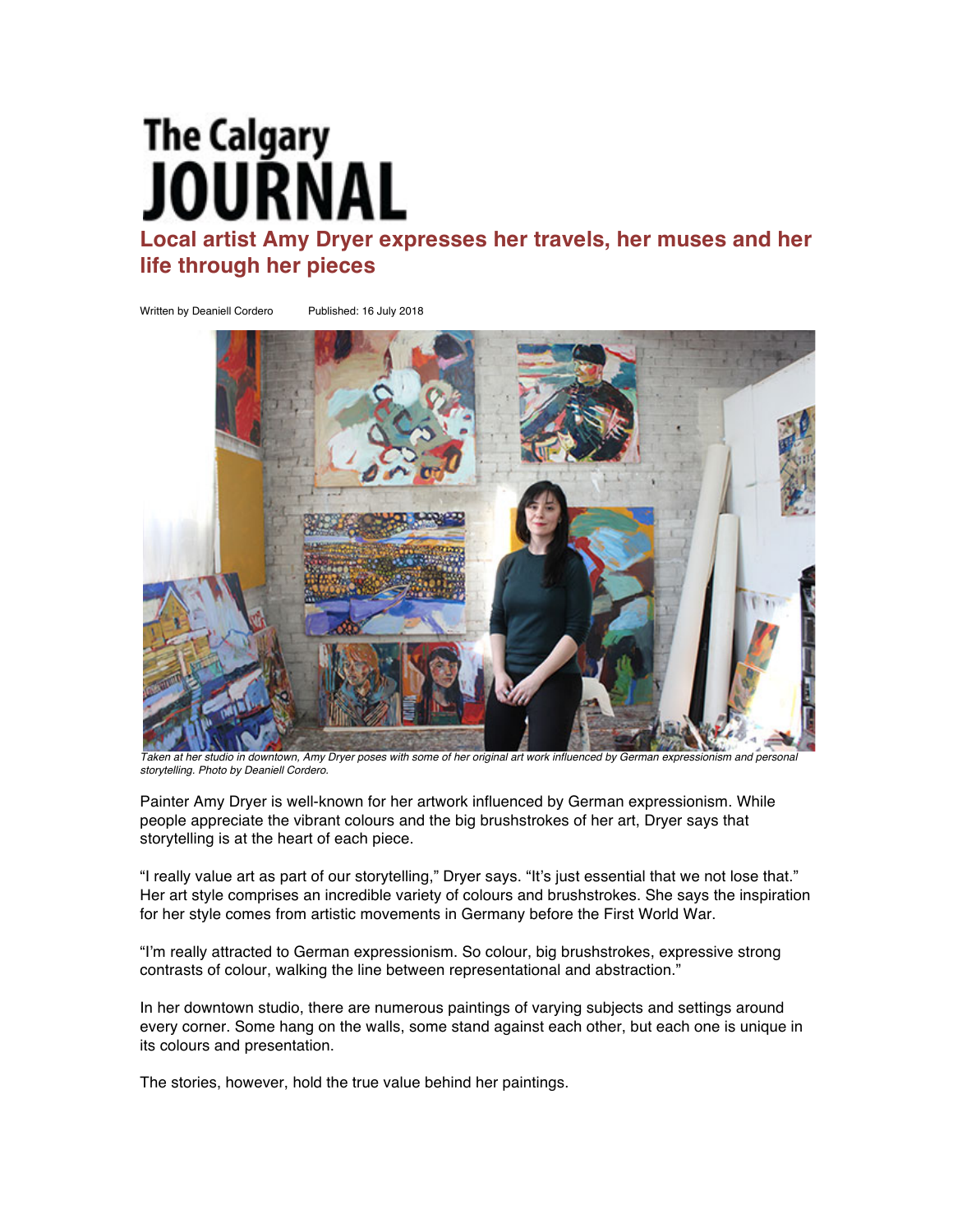## **Starting out**

Storytelling has been at the heart of Dryer's paintings since she was young. She recalls her earliest dalliance as an artist.

"My mom used to roll out large rolls of newsprint," Dryer says. "She would roll them down the hall of the duplex we lived in, and my sister and I would draw on them for hours."

Dryer continued as an artist throughout junior high and high school, mixing and experimenting with different styles and techniques. After she graduated high school, she went to multiple universities to learn more about the arts and start building toward a full-time career as an artist.

She started at the Alberta College of Art and Design for two years before moving to Glasgow to attend the School of Art there. During her tenure, she received a call from Mount Allison University in New Brunswick to attend their program, so she moved back home to Canada and graduated there.

She recalls her memories from Mount Allison with fondness.

"There were quite a few artists that I just connected with, and we would have these paint nights where we all get together at the studio and we played music, and everyone would be painting and dancing and doing push ups in the hallway."



*"Gaze"/ Oil on canvas/ 36x48/ 2018. Photo courtesy of Amy Dryer.*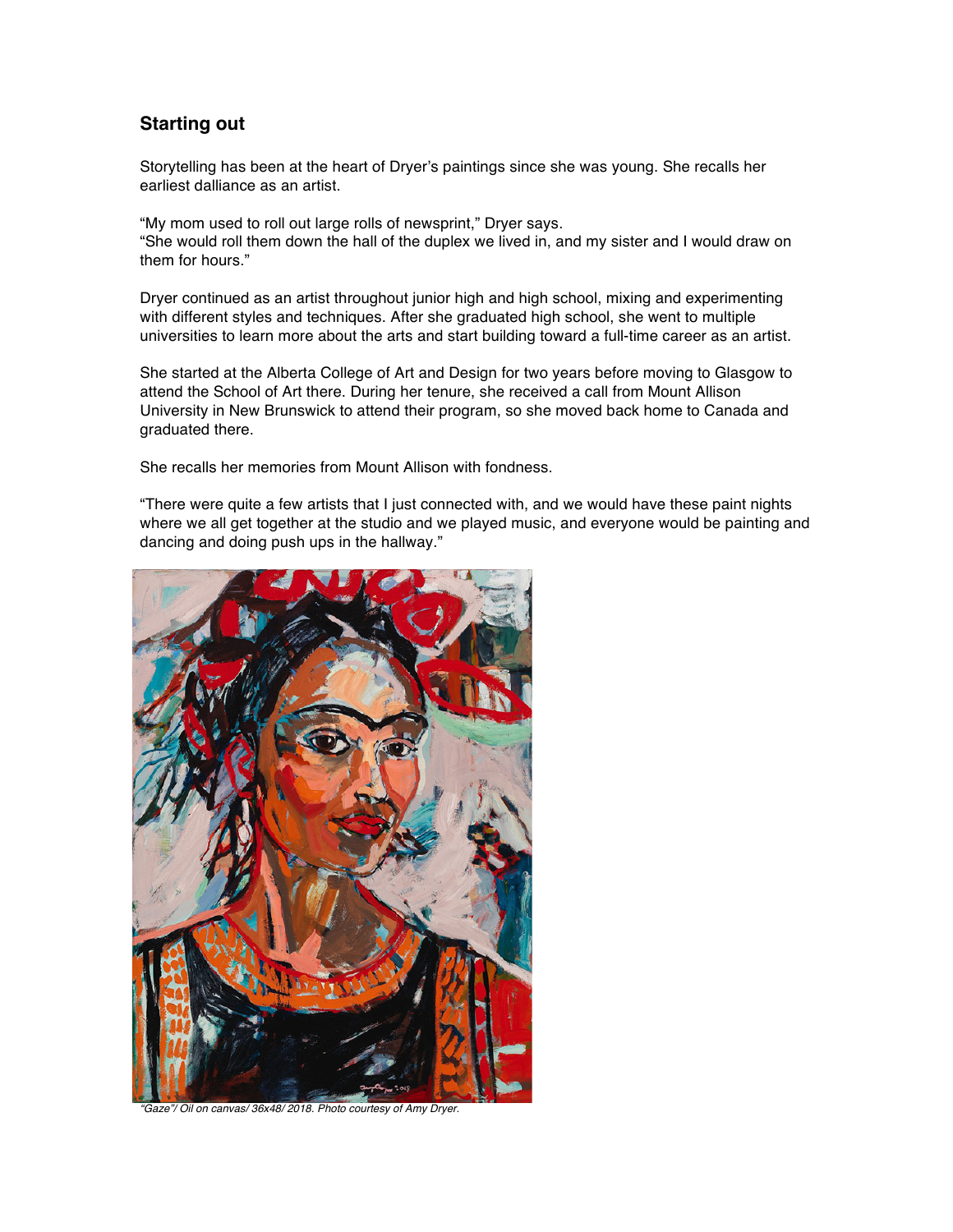Dryer's works can be found in several galleries across Canada. In Calgary, she has been featured at Masters Gallery in Mission for the past four years.

Megan Paterson, the manager of Masters, credits Dryer as one of the most popular artists on display.

"Her work is really colourful and lively, and it's got a lot of heart and life to it," Paterson says. "We love her artwork here and she's probably our best seller."

Where she chooses to display her art is something Dryer carefully considers. The galleries Dryer chooses holds personal significance to her, which is one of the reasons why she displays her art in the east coast.

"[My family] used to go out to New Brunswick every summer when I was a kid and play on the beach. And my parents are from there so I had lots of roots in eastern Canada so I felt connected to the gallery there."

Her artwork has also appeared on the TV series Fargo. According to Dryer, leading man Billy Bob Thornton liked her piece 'Patterns', a "slightly psychological and emotive self-portrait" of herself.



*"Patterns"/ Oil on canvas/ 60x48/ 2009. Photo courtesy of Amy Dryer.*